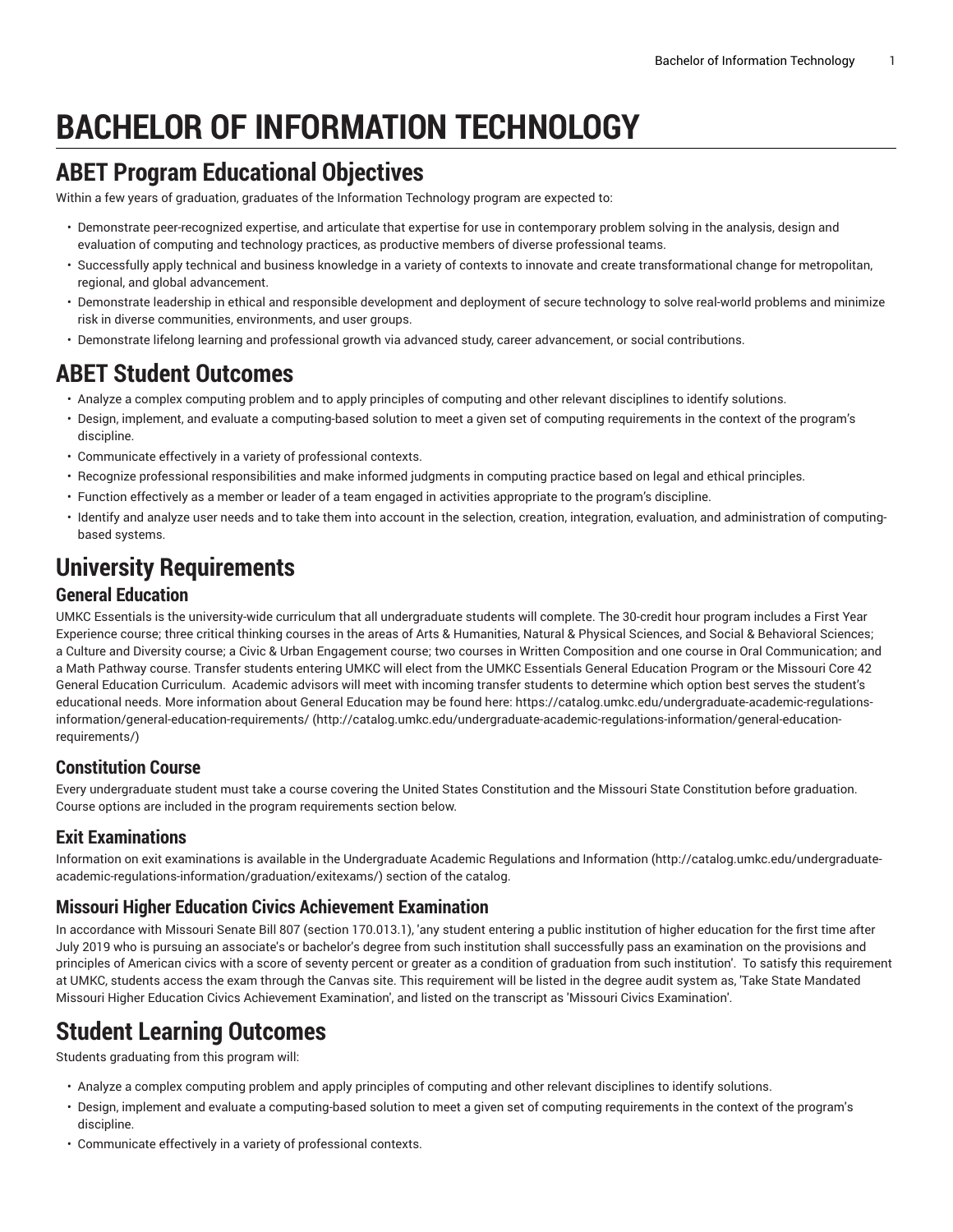- Recognize professional responsibilities and make informed judgments in computing practice based on legal and ethical principles.
- Function effectively as a member of a leader of a team engaged in activities appropriate to the program's discipline.
- Identify and analyze user needs and take them into account in the selection, creation, integration, evaluation and administration of computingbased systems.

# **Program Description**

The Bachelor of Information Technology is accredited by the Computing Accreditation Commission of ABET [\(http://www.abet.org](http://www.abet.org/) ([http://](http://www.abet.org/) [www.abet.org/\)](http://www.abet.org/)).

The use of computers in commerce and industry keeps the college educated IT professional at the forefront of occupational demand. The Bachelor of Information Technology (B.I.T.) program prepares for a career path where the student contributes to the continued deployment of technology infrastructure (operating systems, browsers, applications, software, networking, etc.). It blends both CS, IT, and Business coursework and requires an internship for the completion of the degree. Please contact the SS&C Student Services Center for more information at (816)235-2399 or [sce@umkc.edu](mailto:sce@umkc.edu).

# **Educational Objectives**

The Bachelor of Information Technology degree is designed so that graduates will attain employment in an IT related field. Some graduates will achieve appropriate certifications and/or will pursue advanced study in business, IT or other fields. Graduates will be engaged in lifelong learning and thereby advance in their careers.

### **Career Implications**

There remains a large and growing number of unfulfilled IT positions both nationwide and within the Kansas City area. B.I.T. graduates are typically employed as software developers, network specialists, web developers, information system operators, programmer analysts, digital media specialists and database administrators. The need of the future is for students with an analytic and problem solving mindset who are able to adapt quickly to an ever-changing environment.

### **Admission Requirements**

High school students planning to apply to this degree program are strongly encouraged to take a college preparatory program that emphasizes mathematics, science and communication skills.

First-time college student applicants to the undergraduate program in information technology will be automatically admitted if they obtain:

- 1. An ACT mathematics score of at least 25 and
- 2. An ACT composite score of at least 24 and
- 3. A 3.0 core high school GPA.

First-time college student applicants who do not meet the above criteria but do meet UMKC general admission requirements will have their applications reviewed for admission. Applicants who are not admitted to this degree program but do meet UMKC general admission requirements may be admitted to University College.

Students without the prerequisite preparation must take the needed coursework before enrolling in courses required for the bachelor's degree. Students seeking re-admission must have been in good academic standing when last enrolled. Otherwise, re-admission requires a formal review by the undergraduate program committee.

Transfer applicants must have at least 24 credits of transferable college credit, an overall 2.0 GPA on a 4.0 scale in all coursework, which includes repeated coursework, attempted at previous institutions. Transfer applicants without a 2.0 or higher college GPA must submit a petition for admission.

# **Program Requirements**

The requirements for the BIT degree are categorized into several areas totaling at least 124 hours of study.

### **UMKC Essentials**

| Code                                              | Title                                            | <b>Credits</b> |  |
|---------------------------------------------------|--------------------------------------------------|----------------|--|
| First Semester Experience Course (GEFSE)          |                                                  |                |  |
| <b>Written Communication:</b>                     |                                                  |                |  |
| ENGLISH 110                                       | Introduction to Academic Prose                   | 3              |  |
| <b>ENGLISH 225</b>                                | English II: Intermediate Academic Prose          | 3              |  |
| Oral Communication (choose one of the following): |                                                  |                |  |
| COMM-ST 110                                       | Fundamentals of Effective Speaking and Listening |                |  |
| COMM-ST 140                                       | Introduction to Communication                    |                |  |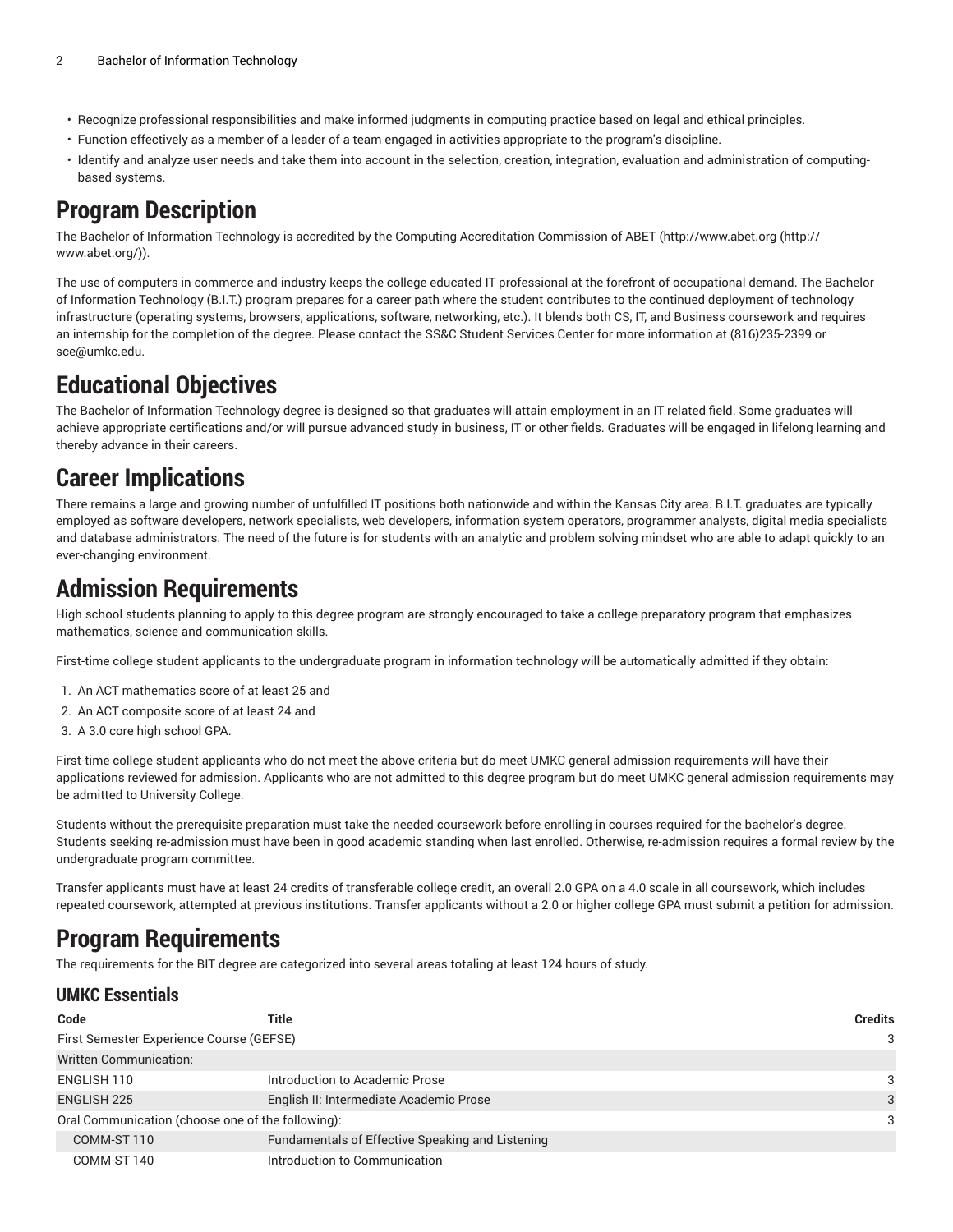| <b>Total Credits</b>                                   |                                                                                                      |  | 21 |
|--------------------------------------------------------|------------------------------------------------------------------------------------------------------|--|----|
|                                                        | Civic & Urban Engagement Course (GECUE; Satisfied in program requirements below)                     |  |    |
| Culture & Diversity Course (GECDV)                     |                                                                                                      |  | 3  |
|                                                        | Critical Thinking in Social & Behavioral Sciences (GECRT-SS)                                         |  | 3  |
|                                                        | Critical Thinking in Natural & Physical Sciences (GECRT-SC; Satisfied in program requirements below) |  |    |
| Critical Thinking in Arts & Humanities (GECRT-AH)      |                                                                                                      |  | 3  |
| Math Pathway (Satisfied in program requirements below) |                                                                                                      |  |    |
| COMM-ST 277                                            | Interpersonal Communication                                                                          |  |    |
| COMM-ST 212                                            | Argumentation And Debate                                                                             |  |    |
|                                                        |                                                                                                      |  |    |

### **Constitution Course Requirement**

Section 170.011.1 of the Missouri Revised Statutes, 2015, states that all candidates for a degree issued by a college or university in the state of Missouri must have "satisfactorily passed an examination on the provisions and principles of the Constitution of the United States and of the state of Missouri, and in American history and American institutions."

Courses at UMKC that satisfy this state requirement are:

| Code                         | Title                                      | <b>Credits</b> |
|------------------------------|--------------------------------------------|----------------|
| Choose one of the following: |                                            | 3              |
| CJC 364                      | The Supreme Court And The Criminal Process |                |
| HISTORY 101                  | U.S. History to 1877                       |                |
| HISTORY 102                  | U.S. History Since 1877                    |                |
| HONORS 230                   | <b>Honors American Government</b>          |                |
| POL-SCI 210                  | American Government                        |                |
|                              |                                            |                |

Total Credits 3

There are a few other ways this requirement can be satisfied for students transferring to UMKC:

• Take an equivalent course from the list above at a regionally accredited institution.

- Earn credit for one of the above courses through AP, IB, or CLEP.
- Take a course that directly satisfies the Missouri Constitution Requirement at another Missouri institution.
- Have a previous bachelors degree (or higher) from a regionally accredited institution.
- Have an Associate of Arts degree from a regionally accredited institution.
- Complete the 42 Hour Core at a Missouri institution and have it listed on the official transcript.

#### **Major Requirements**

A minimum grade of C is required in all courses offered in the School of Science & Engineering.

| Code                                         | <b>Title</b><br><b>Credits</b>                                                  |   |  |  |
|----------------------------------------------|---------------------------------------------------------------------------------|---|--|--|
| <b>Mathematics (satisfies Math Pathway)</b>  |                                                                                 |   |  |  |
|                                              | MATH 120 (Precalculus; Typically not required due to ACT Admission Requirement) |   |  |  |
| <b>MATH 210</b>                              | Calculus I <sup>1</sup>                                                         |   |  |  |
| <b>STAT 235</b>                              | Elementary Statistics <sup>1</sup>                                              | 3 |  |  |
| or STAT 115                                  | <b>Statistical Reasoning</b>                                                    |   |  |  |
| or MOTRMATH 110                              | <b>MOTR Statistical Reasoning</b>                                               |   |  |  |
| <b>Life and Physical Sciences</b>            |                                                                                 |   |  |  |
| One Life Science                             |                                                                                 |   |  |  |
| One Physical Science                         |                                                                                 |   |  |  |
| To include at least one laboratory component |                                                                                 |   |  |  |
| <b>General Education Synthesis</b>           |                                                                                 |   |  |  |
| COMP-SCI 449                                 | Foundations of Software Engineering                                             | 3 |  |  |
| COMP-SCI 451R                                | Software Engineering Capstone                                                   | 3 |  |  |
| <b>Anatomy of Business</b>                   |                                                                                 |   |  |  |
| ACCTNG 210                                   | Introduction To Financial Accounting                                            | 3 |  |  |
| <b>ECON 202</b>                              | <b>Principles of Microeconomics</b>                                             | 3 |  |  |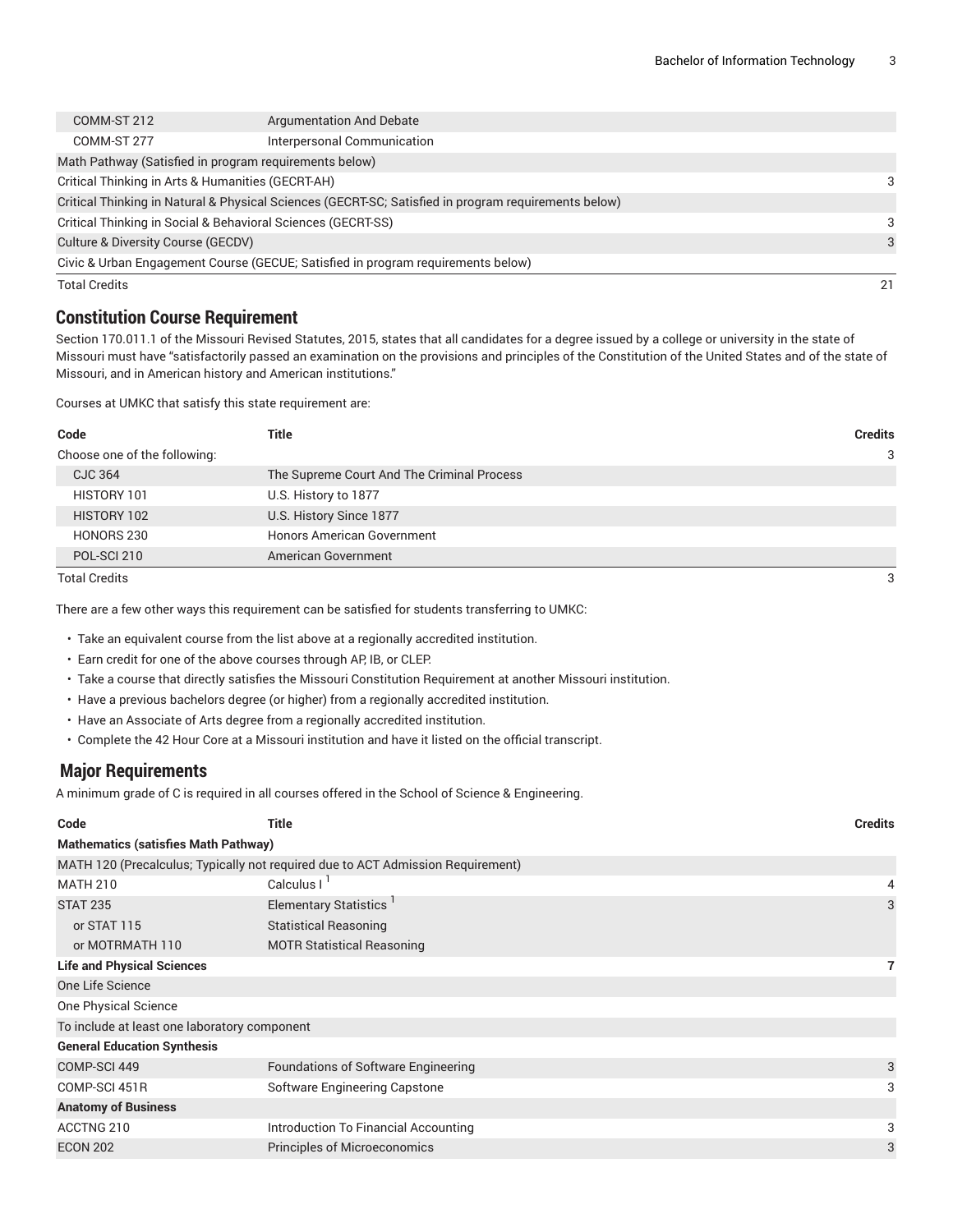| <b>MKT 324</b>                                            |                                                | <b>Principles of Marketing</b>                                                                                                           | 3                         |
|-----------------------------------------------------------|------------------------------------------------|------------------------------------------------------------------------------------------------------------------------------------------|---------------------------|
| <b>DSOM 340</b><br>Supply Chain and Operations Management |                                                |                                                                                                                                          | 3                         |
| or MGT 332                                                |                                                | Principles of Organizational Behavior                                                                                                    |                           |
|                                                           | Select two of the following:                   |                                                                                                                                          | 6                         |
|                                                           | ACCTNG 211                                     | Introduction To Managerial Accounting                                                                                                    |                           |
|                                                           | <b>ENT 315</b>                                 | Entrepreneurial Mindset and Opportunity Recognition                                                                                      |                           |
| <b>FIN 325</b>                                            |                                                | <b>Financial Management</b>                                                                                                              |                           |
|                                                           | <b>MGT 332</b>                                 | Principles of Organizational Behavior (If not already completed above) <sup>3</sup>                                                      |                           |
|                                                           | <b>Computer Science/Information Technology</b> |                                                                                                                                          |                           |
|                                                           | COMP-SCI 101                                   | Problem Solving and Programming I                                                                                                        | 4                         |
| & 101L                                                    |                                                | and Problem Solving & Programming I Lab                                                                                                  |                           |
|                                                           | COMP-SCI 191                                   | Discrete Structures I                                                                                                                    | 3                         |
|                                                           | COMP-SCI 201R                                  | Problem Solving and Programming II                                                                                                       | 4                         |
|                                                           | & COMP-SCI 201L                                | and Problem Solving and Programming II - Lab                                                                                             |                           |
|                                                           | COMP-SCI 281R                                  | Introduction to Computer Architecture and Organization (satisfies GECRT-SC course requirement)                                           | 3                         |
|                                                           | COMP-SCI 291                                   | Discrete Structures II                                                                                                                   | 3                         |
|                                                           | COMP-SCI 303                                   | Data Structures                                                                                                                          | $\ensuremath{\mathsf{3}}$ |
|                                                           | COMP-SCI 304WI                                 | Ethics and Professionalism (Satisfies GECUE Requirement)                                                                                 | 3                         |
|                                                           | COMP-SCI 320                                   | Data Communications and Networking                                                                                                       | 3                         |
|                                                           | COMP-SCI 431                                   | Introduction to Operating Systems                                                                                                        | 3                         |
|                                                           | COMP-SCI 456                                   | Human Computer Interface                                                                                                                 | 3                         |
|                                                           | COMP-SCI 470                                   | Introduction to Database Management Systems                                                                                              | 3                         |
|                                                           | or COMP-SCI 371                                | Database Design, Implementation and Validation                                                                                           |                           |
| INFO-TEC 222                                              |                                                | <b>Multimedia Production and Concepts</b>                                                                                                | 3                         |
| INFO-TEC 321                                              |                                                | Introduction to Computing Resources Administration                                                                                       | 3                         |
|                                                           | CS/IT Electives (Upper Level)                  |                                                                                                                                          | $\overline{9}$            |
|                                                           | Courses regularly offered include:             |                                                                                                                                          |                           |
|                                                           | COMP-SCI 457                                   | Software Architecture: Requirements & Design                                                                                             |                           |
|                                                           | COMP-SCI 458                                   | Software Testing and Verification                                                                                                        |                           |
|                                                           | COMP-SCI 490                                   | <b>Special Topics</b>                                                                                                                    |                           |
|                                                           | INFO-TEC 426                                   | <b>Practical Network Security</b>                                                                                                        |                           |
|                                                           | <b>INFO-TEC 429</b>                            | Introduction to Cybersecurity                                                                                                            |                           |
|                                                           | Internship Requirement <sup>2</sup>            |                                                                                                                                          |                           |
|                                                           | Take 1 hour of the following:                  |                                                                                                                                          | $\mathbf{1}$              |
|                                                           | INFO-TEC 491                                   | Internship                                                                                                                               |                           |
| <b>Total Credits</b>                                      |                                                |                                                                                                                                          | 89                        |
| 1                                                         |                                                |                                                                                                                                          |                           |
| $\sqrt{2}$                                                | Math Placement Assessment may be required.     | Students with appropriate CS/IT business experience may petition to replace the internship requirement with a 3 credit hour senior CS/IT |                           |
|                                                           | course.                                        |                                                                                                                                          |                           |
| 3                                                         | Course required if pursuing a business minor.  |                                                                                                                                          |                           |
| Code                                                      |                                                | <b>Title</b>                                                                                                                             | <b>Credits</b>            |
|                                                           | <b>General Electives</b>                       |                                                                                                                                          | 7                         |
|                                                           | Minimum GPA: 2.0                               |                                                                                                                                          |                           |

**Total Credit Hours: 120**

# **Tools for Planning and Fulfilling Academic Requirements**

UMKC's Major Maps are detailed, semester by semester plans that lead a student to complete all degree requirements within four years. Plans include benchmarks and critical courses by term that assist a student's evaluation of progress and major "fit". In order to ensure that the appropriate courses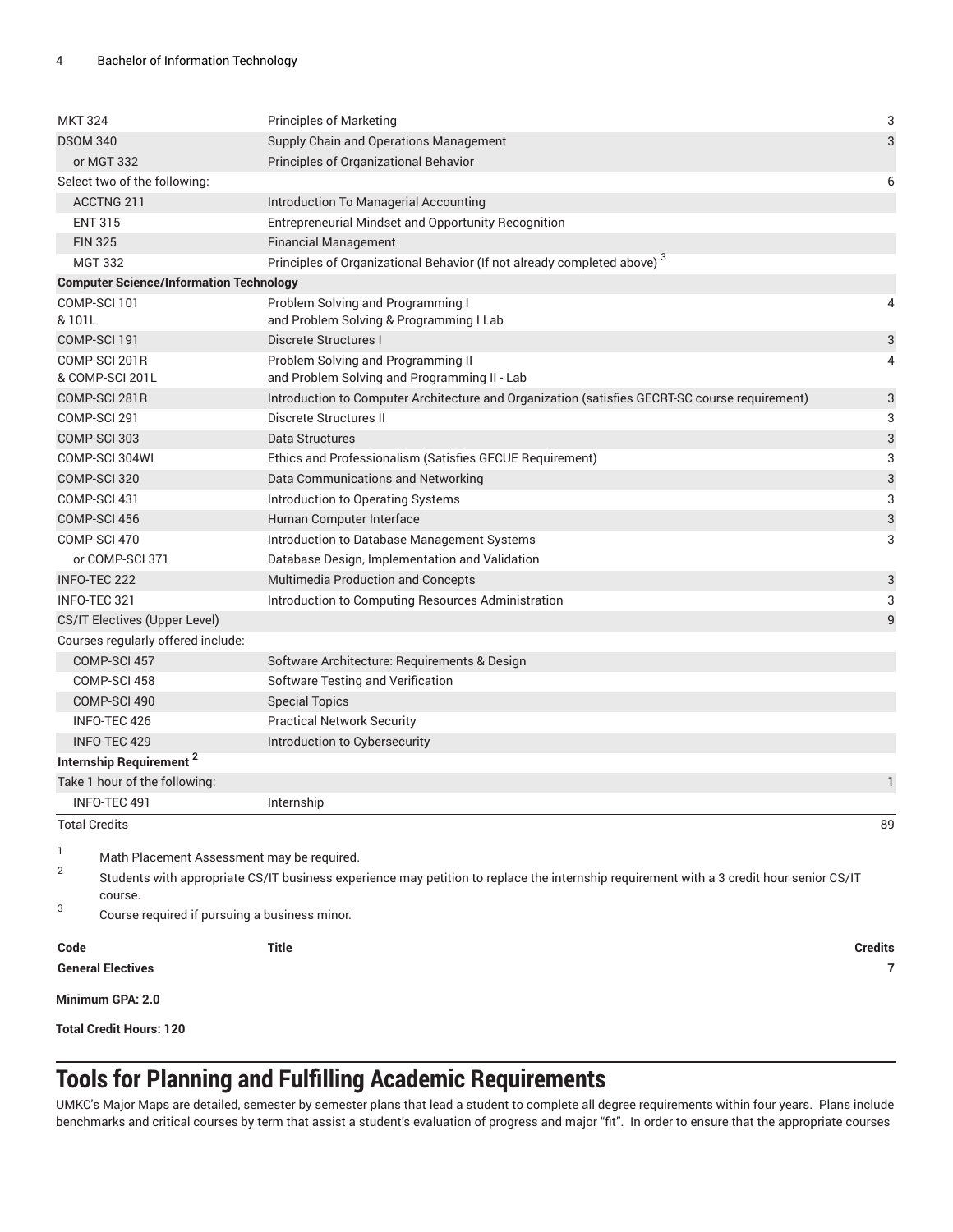are taken, students are encouraged to consult with the undergraduate advisor for this major. Please see the tab above to view the major map for this program.

UMKC's [Transfer](https://www.umkc.edu/admissions/transfer-guides.html) Guides [\(https://www.umkc.edu/admissions/transfer-guides.html](https://www.umkc.edu/admissions/transfer-guides.html)) provide detailed guidance on recommended transfer coursework, plans of study, transfer timelines, and transfer contact information. To ensure a seamless transfer experience, students are encouraged to work with both their community college advisor and a UMKC advisor when planning their coursework.

UMKC's [PlanMyDegree](https://www.umkc.edu/registrar/academic-programs/plan-my-degree.html) 'Audit' ([https://www.umkc.edu/registrar/academic-programs/plan-my-degree.html\)](https://www.umkc.edu/registrar/academic-programs/plan-my-degree.html) degree audit system provides an individual evaluation of all degree requirements (General Education, Degree Specific, Major Specific, etc.) for students' officially recorded (Office of Registration and Records) and "what if" exploratory plans of study. This evaluation is used to certify all graduation requirements.

UMKC's [PlanMyDegree](https://www.umkc.edu/registrar/academic-programs/plan-my-degree.html) 'Plans' [\(https://www.umkc.edu/registrar/academic-programs/plan-my-degree.html\)](https://www.umkc.edu/registrar/academic-programs/plan-my-degree.html) degree planning tool enables students to develop a personalized semester by semester plan of study towards completion of degree requirements for student's officially recorded (Office of Registration and Records) and "what if" exploratory plans of study. Update and edit your full plan to degree completion each term and confirm accuracy each semester with your Academic Advisor(s).

### **Major Map Four Year Graduation Plan - Courses & Critical Benchmarks for First Time College Students:**

UMKC's Major Maps are detailed, undergraduate four-year course outlines that inform students on the classes they should take and when to take them. Outlines are updated yearly. Graduate students should visit their program's individual school for program outlines.

The following is a sample course of study. Your path to graduation may vary based on factors such as college credit you earned while in high school, transfer work from other institutions of higher learning, and placement in Mathematics. You are responsible for checking prerequisites to any courses. It is the Student's responsibility to ensure that all program requirements are met. This guide is not a substitute for academic advisement.

| <b>First Year</b>                |                |                                           |                |    |
|----------------------------------|----------------|-------------------------------------------|----------------|----|
| <b>Fall Semester</b>             | <b>Credits</b> | <b>Spring Semester</b>                    | <b>Credits</b> |    |
| MATH 210CC                       |                | 4 STAT 235                                |                | 3  |
| COMP-SCI 101<br>& 101LCC         |                | 4 COMP-SCI 191 <sup>CC</sup>              |                | 3  |
| GEFSE 101                        |                | 3 COMP-SCI 201R<br>& COMP-SCI 201L        |                | 4  |
| ENGLISH 110                      |                | 3 ENGLISH 225                             |                | 3  |
|                                  |                | GECRT-SS 101                              |                | 3  |
|                                  |                | 14                                        |                | 16 |
| <b>Second Year</b>               |                |                                           |                |    |
| <b>Fall Semester</b>             | <b>Credits</b> | <b>Spring Semester</b>                    | <b>Credits</b> |    |
| COMP-SCI 291                     |                | 3 COMP-SCI 281R                           |                | 3  |
| COMP-SCI 303                     |                | 3 INFO-TEC 222                            |                | 3  |
| ACCTNG 210                       |                | 3 MKT 324                                 |                | 3  |
| <b>ECON 202</b>                  |                | 3 Life Science Elective (with Lab)        |                | 5  |
| COMM-ST 110, 140, or 277         |                | 3 GECRT-AH 101                            |                | 3  |
|                                  |                | 15                                        |                | 17 |
| <b>Third Year</b>                |                |                                           |                |    |
| <b>Fall Semester</b>             | <b>Credits</b> | <b>Spring Semester</b>                    | <b>Credits</b> |    |
| COMP-SCI 304WI                   |                | 3 COMP-SCI 371 or 470                     |                | 3  |
| COMP-SCI 431                     |                | 3 INFO-TECH 3XX/4XX Specialty<br>Elective |                | 3  |
| INFO-TEC 321                     |                | 3 DSOM 340 or MGT 332                     |                | 3  |
| HISTORY 101, 102, or POL-SCI 210 |                | 3 3XX/4XX Business Elective               |                | 3  |